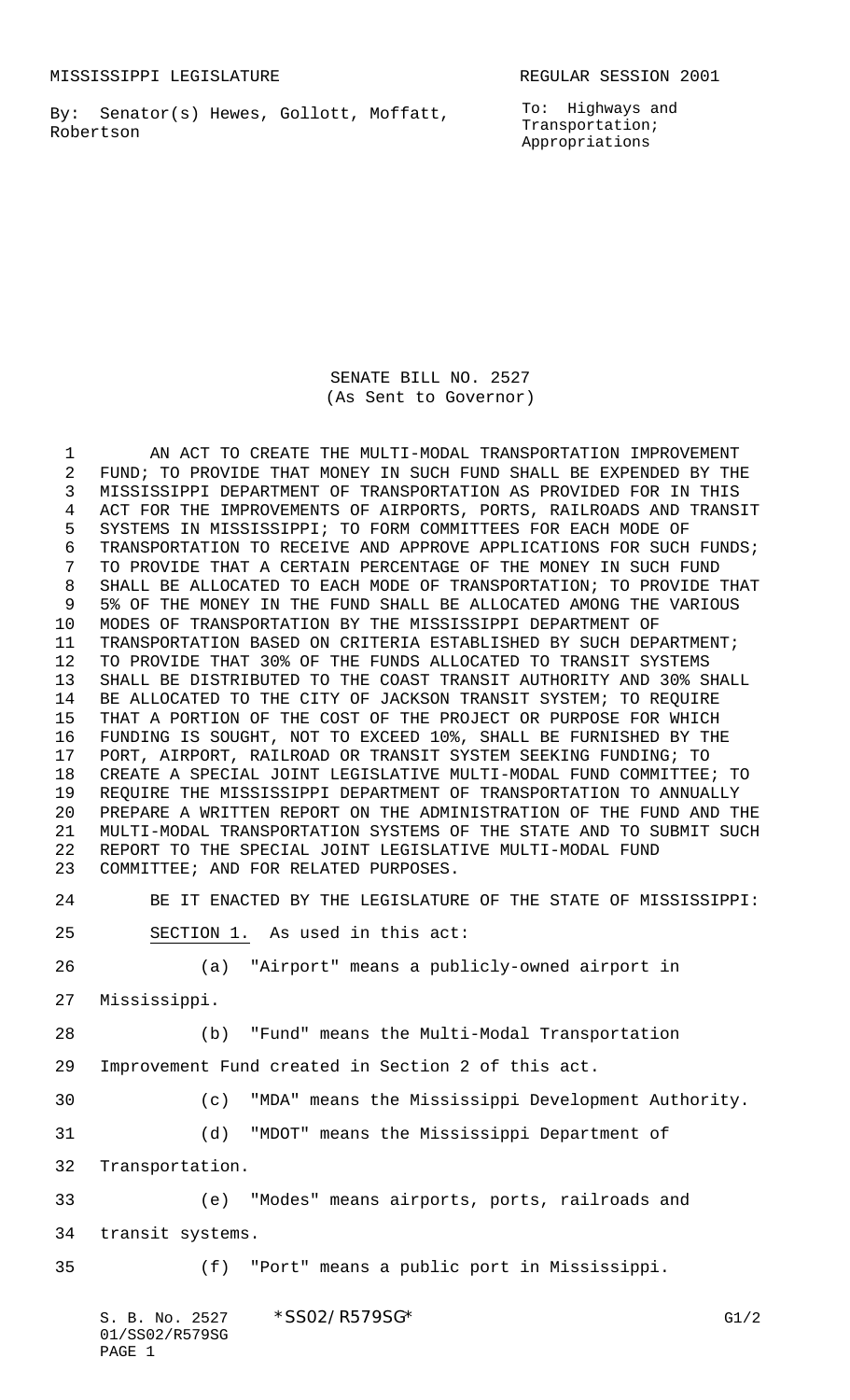(g) "Railroad" means a publicly-owned short line railroad in Mississippi.

 (h) "Transit system" means a public transit system in Mississippi.

 SECTION 2. There is established in the State Treasury a special fund to be designated as the "Multi-Modal Transportation Improvement Fund" into which shall be deposited such state funds as may be designated for deposit therein. Unexpended amounts remaining in the fund at the end of the state fiscal year shall not lapse into the State General Fund, and any interest earned on amounts in the fund shall be deposited to the credit of the fund. Money in the fund shall be expended by MDOT as provided for in this act for the improvement of airports, ports, railroads and transit systems in Mississippi.

 SECTION 3. (1) (a) There is hereby created the Multi-Modal Fund Committee whose membership shall be as follows: (i) The Executive Director of MDA, or his designee; (ii) The Executive Director of MDOT, or his designee; (iii) Two (2) directors of ports appointed by the Port Multi-Modal Fund Committee created in subsection (2) of this section; (iv) Two (2) directors of airports appointed by the Airport Multi-Modal Fund Committee created in subsection (3) of this section; (v) Two (2) directors of railroads appointed by the Railroad Multi-Modal Fund Committee created in subsection (4) of this section; and (vi) Two (2) representatives appointed by the President of the Mississippi Public Transit Association. (b) A majority of the membership of the Multi-Modal Committee shall constitute a quorum. MDOT shall call meetings of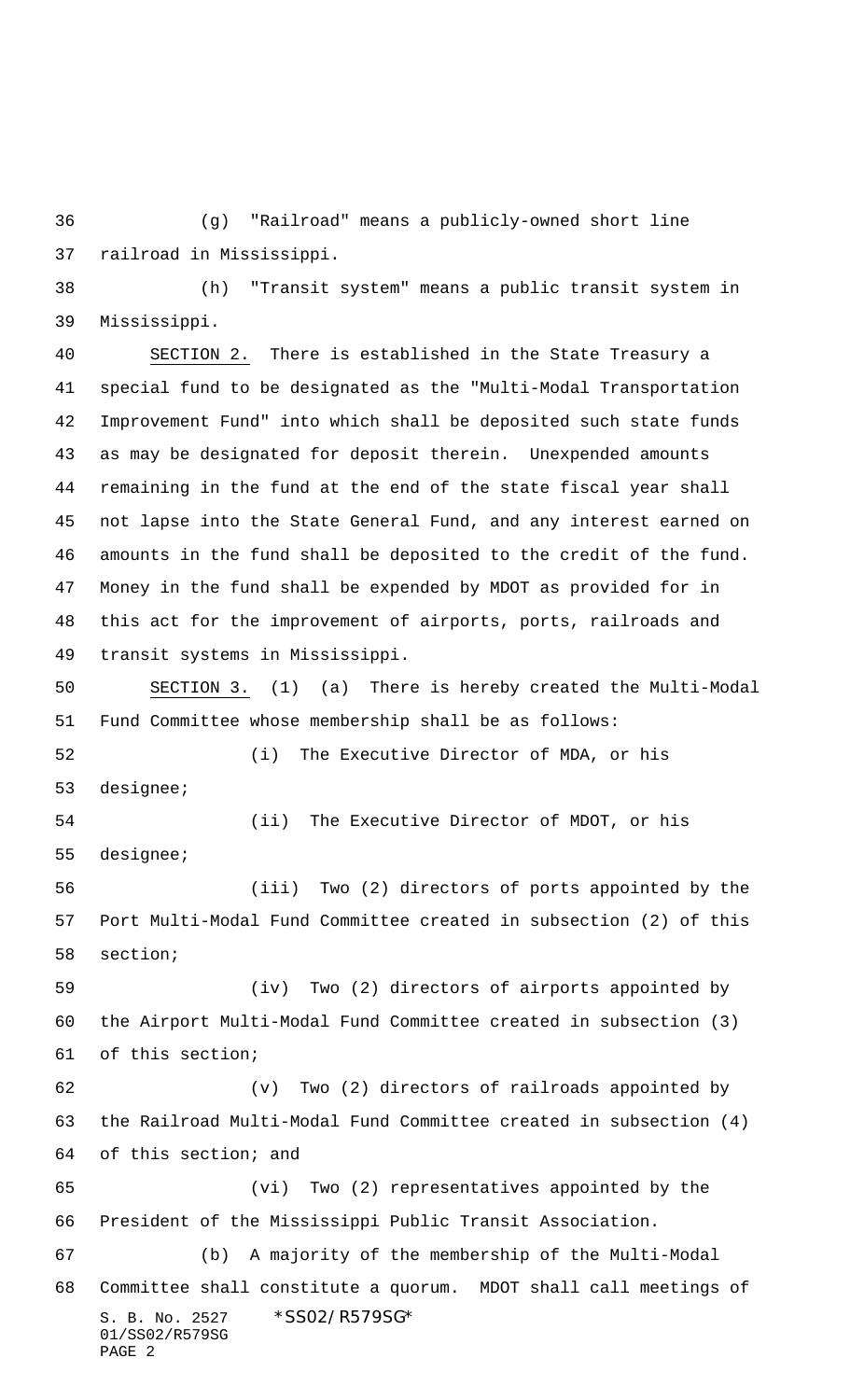the committee and shall call a meeting of the committee to perform the duty provided for in Section 4 of this act by not later than August 1 of each fiscal year. (2) (a) There is hereby created the Port Multi-Modal Fund Committee whose membership shall consist of: (i) The director of each port, or his designee; (ii) The Executive Director of MDA, or his designee; (iii) The Executive Director of MDOT, or his designee; and (iv) The Executive Director of the Mississippi Water Resources Association, or his designee. (b) A majority of the membership of the committee shall constitute a quorum. MDOT shall call meetings of the committee and shall call a meeting for the purpose of reviewing and approving applications as required in Section 4 of this act by not later than August 1 of each fiscal year. (3) (a) There is hereby created an Airport Multi-Modal Fund Committee whose membership shall consist of: (i) Five (5) directors of airports appointed by the President of the Mississippi Airport Association, or their designees, at least three (3) of whom shall represent airports 91 with commercial passenger service; (ii) The Executive Director of MDA, or his 93 designee; and (iii) The Executive Director of MDOT, or his designee. (b) A majority of the membership of the committee shall constitute a quorum. MDOT shall call meetings of the committee and shall call a meeting for the purpose of reviewing and approving applications as required in Section 4 of this act by not later than August 1 of each fiscal year.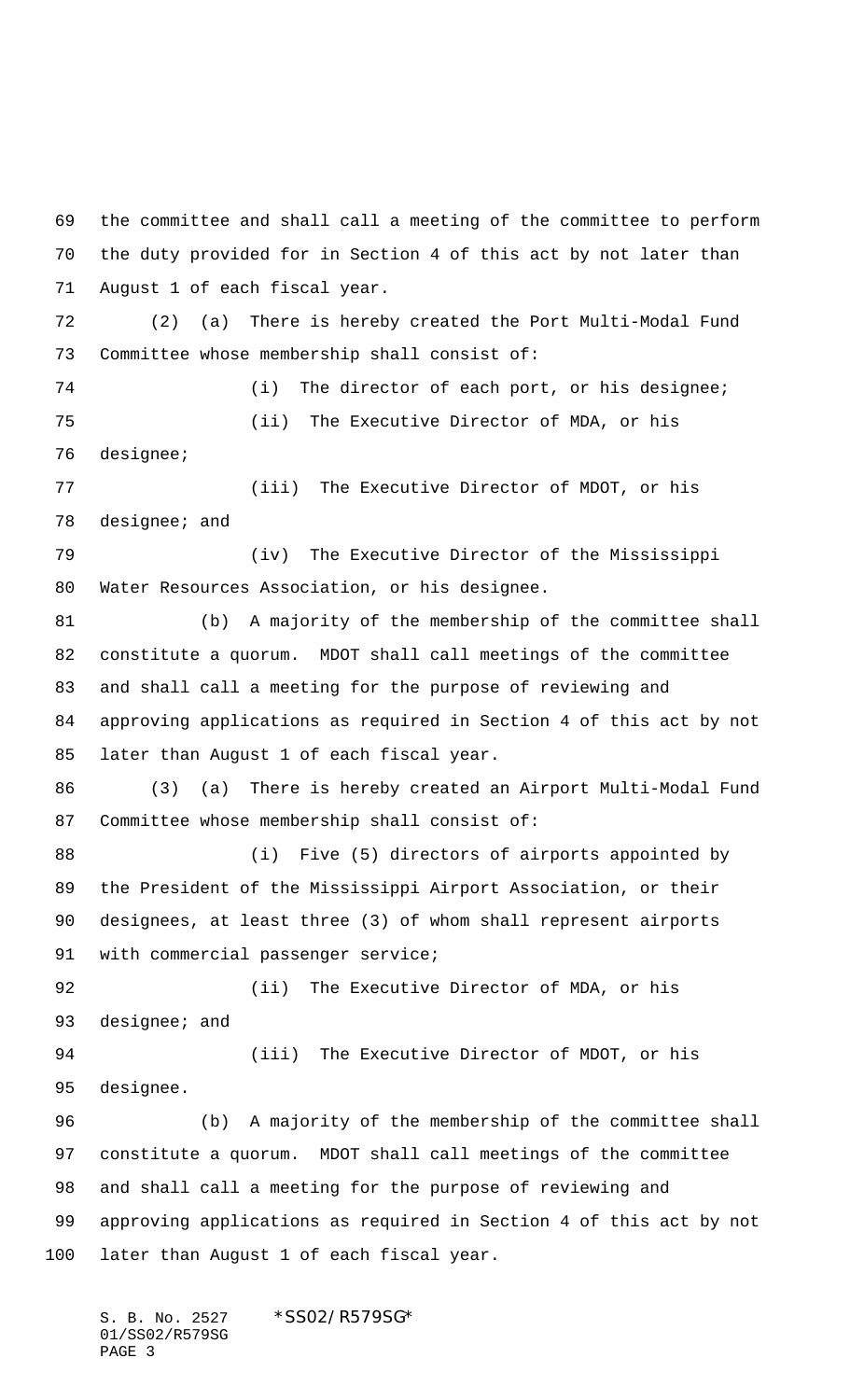(4) (a) There is hereby created the Railroad Multi-Modal Fund Committee whose membership shall consist of: (i) The director of each railroad, or his designee; (ii) The Executive Director of MDA, or his designee; and (iii) The Executive Director of MDOT, or his designee. (b) A majority of the membership of the committee shall constitute a quorum. MDOT shall call meetings of the committee and shall call a meeting for the purpose of reviewing and approving applications as required in Section 4 of this act by not later than August 1 of each fiscal year. (5) (a) There is hereby created the Public Transit Multi-Modal Fund Committee whose membership shall consist of: (i) Three (3) directors of transit systems, other than the Coast Transit Authority and the City of Jackson Transit System serving the greater Jackson urbanized area, appointed by the President of the Mississippi Public Transit Association, or their designees; 121 (ii) The Executive Director of MDA, or his 122 designee; and (iii) The Executive Director of MDOT, or his designee. (b) A majority of the membership of the committee shall constitute a quorum. MDOT shall call meetings of the committee and shall call a meeting for the purpose of reviewing and approving applications as required in Section 4 of this act by not later than August 1 of each fiscal year. SECTION 4. (1) During each state fiscal year, MDOT shall distribute ninety-five percent (95%) of the money in the fund among the various modes as follows: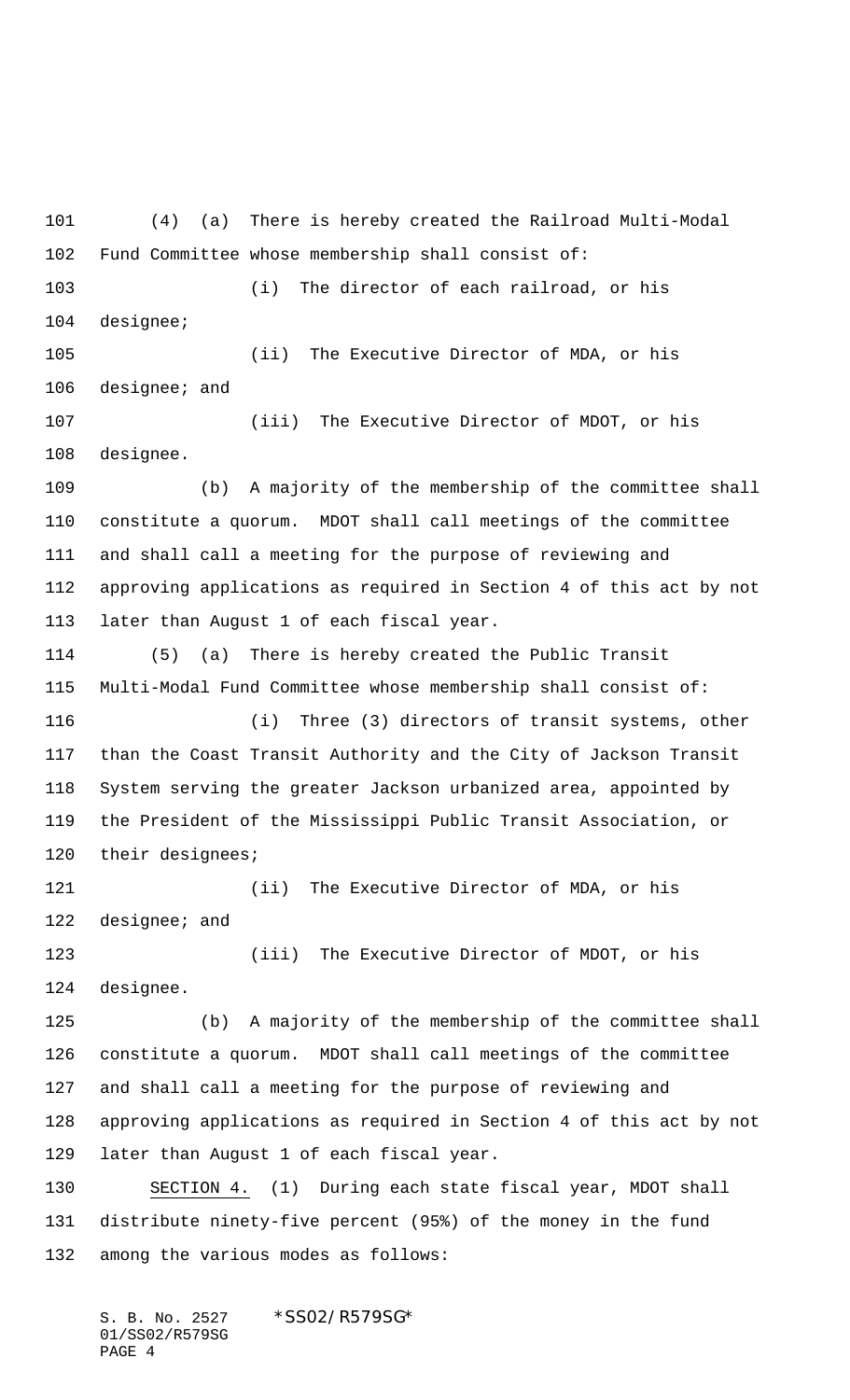(a) Thirty-eight percent (38%) shall be distributed to ports;

 (b) Thirty-four percent (34%) shall be distributed to airports;

 (c) Sixteen percent (16%) shall be distributed to 138 transit systems; and

 (d) Twelve percent (12%) shall be distributed to railroads.

 (2) During each fiscal year, MDOT shall distribute the five percent (5%) of the fund that is not allocated under subsection (1) of this section among the various modes based on criteria to be established by MDOT. Such criteria and distribution shall be approved by the Multi-Modal Fund Committee.

 (3) In order for a port to receive money allocated under subsection (1) of this section, the port shall file an application with MDOT describing how the funds will be used and shall provide such other information as MDOT may require. Such applications shall be reviewed by the Port Multi-Modal Fund Committee. The Port Multi-Modal Fund Committee shall decide which applications shall be approved and the amount of funding for each approved application based upon such criteria as it shall consider appropriate; provided, however, that no application shall be approved or funds distributed pursuant to this act unless the expenditure of such funds shall be:

 (a) Directly related to dredging, capital improvements or the rebuilding or rehabilitation of basic infrastructure and not for routine maintenance, administrative or operational expenses;

 (b) For a project or use directly related to the operation of the port in its modal role; and (c) For a purpose outside the normal operating budget of the port.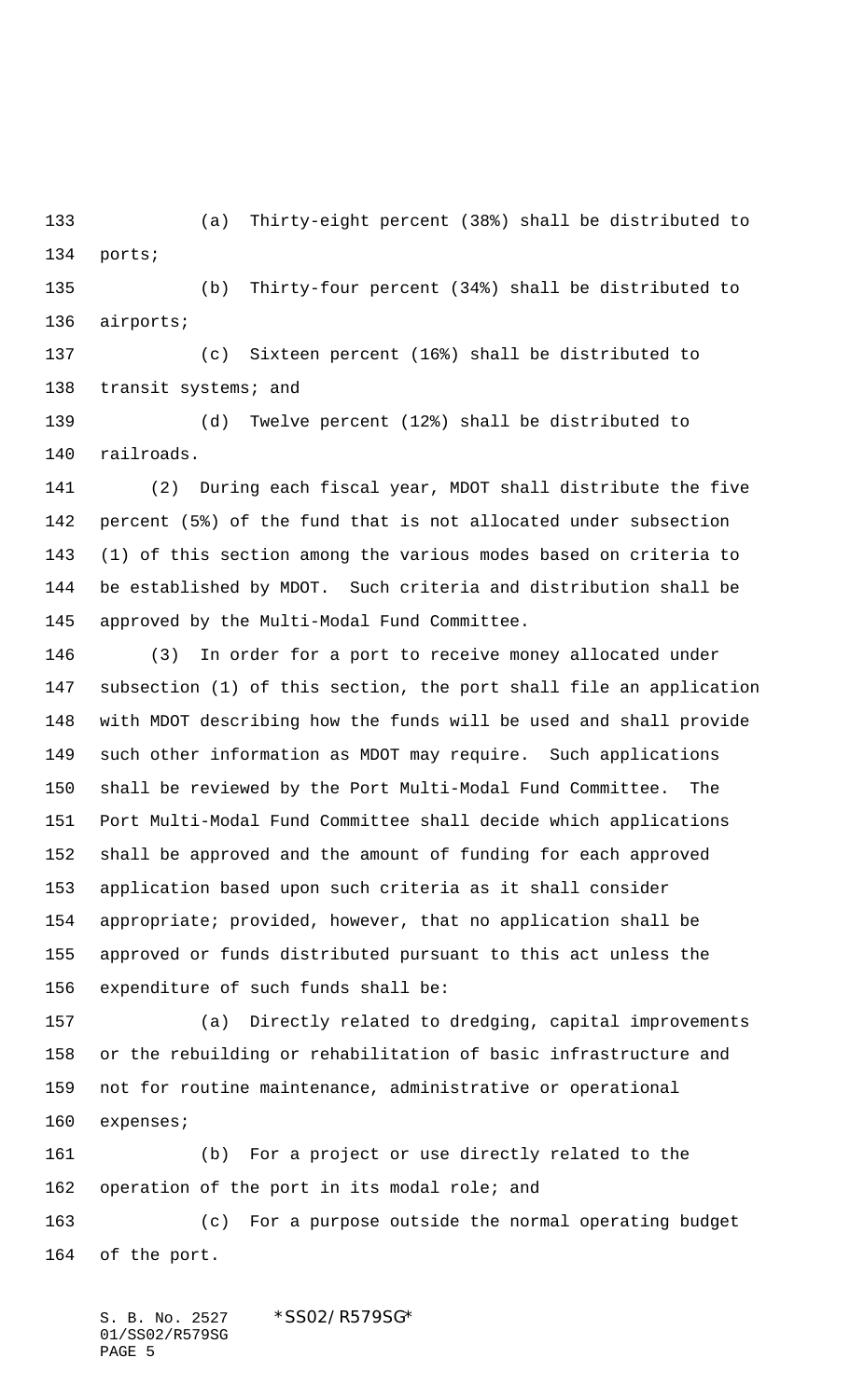(4) In order for an airport to receive money allocated under subsection (1) of this section, the airport shall file an application with MDOT describing how the funds will be used and shall provide such other information as MDOT may require. Such applications shall be reviewed by the Airport Multi-Modal Fund Committee. The Airport Multi-Modal Fund Committee shall decide which applications shall be approved and the amount of funding for each approved application based upon such criteria as it shall consider appropriate; provided, however, that no application shall be approved or funds distributed pursuant to this act unless the expenditure of such funds shall be:

 (a) Directly related to capital improvements or the rebuilding or rehabilitation of basic infrastructure and not for 178 routine maintenance, administrative or operational expenses;

 (b) For a project or use directly related to the 180 operation of the airport in its modal role; and

 (c) For a purpose outside the normal operating budget of the airport.

 (5) In order for a railroad to receive money allocated under subsection (1) of this section, the railroad shall file an application with MDOT describing how the funds will be used and shall provide such other information as MDOT may require. Such applications shall be reviewed by the Railroad Multi-Modal Fund Committee. The Railroad Multi-Modal Fund Committee shall decide which applications shall be approved and the amount of funding for each approved application based upon such criteria as it shall consider appropriate; provided, however, that no application shall be approved or funds distributed pursuant to this act unless the expenditure of such funds shall be:

 (a) Directly related to capital improvements or the rebuilding or rehabilitation of basic infrastructure and not for 196 routine maintenance, administrative or operational expenses;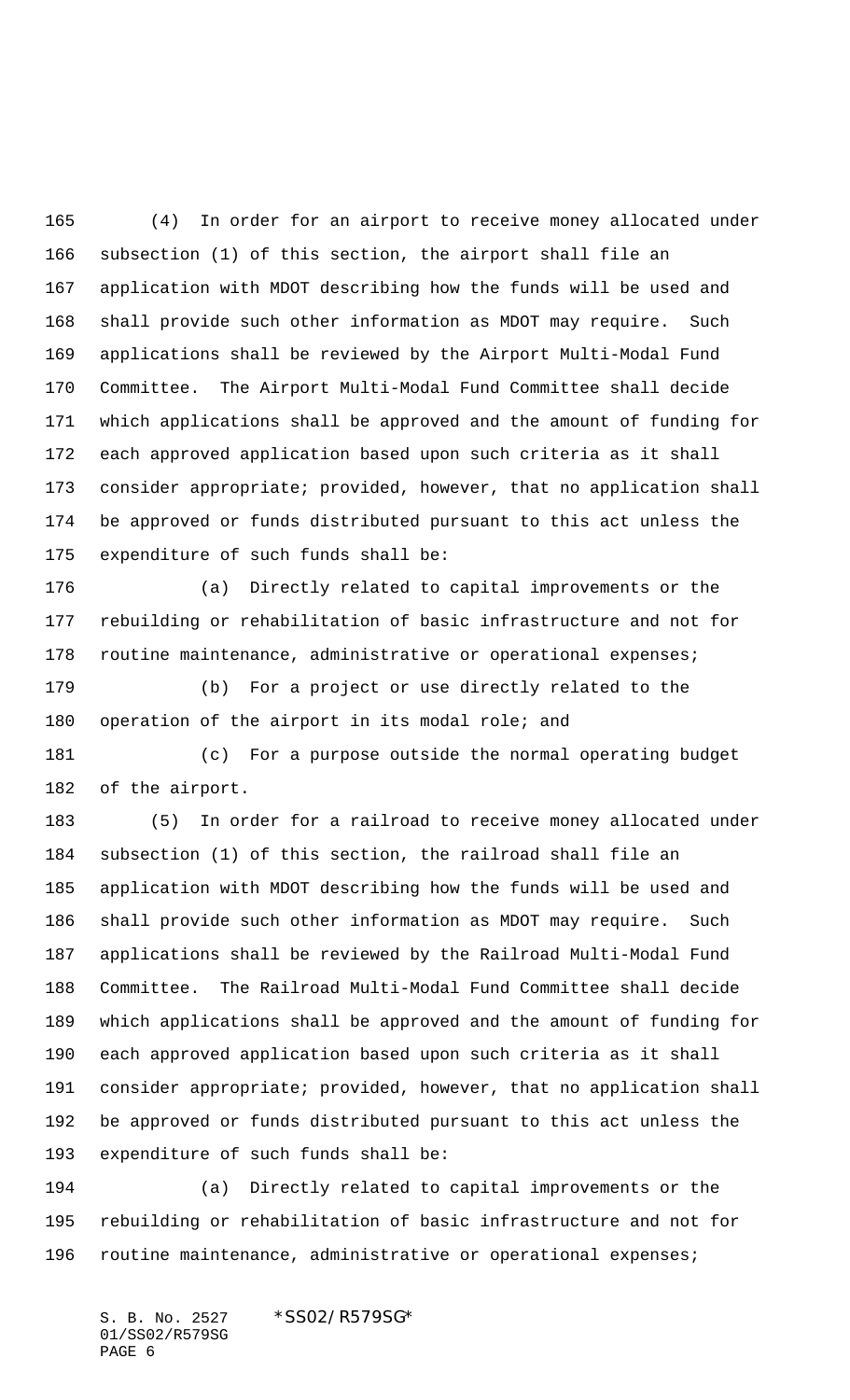(b) For a project or use directly related to the operation of the railroad in its modal role; and

 (c) For a purpose outside the normal operating budget of the railroad.

 (6) (a) Thirty percent (30%) of the money allocated for transit systems under subsection (1) of this section shall be distributed by MDOT to Coast Transit Authority.

 (b) Thirty percent (30%) of the money allocated for transit systems under subsection (1) of this section shall be distributed by MDOT to the City of Jackson Transit System serving the greater Jackson urbanized area.

 (c) The remainder of the money allocated for transit systems under subsection (1) of this section shall be distributed by MDOT among other transit systems. In order to receive funds under subsection (1) of this section, any such transit system shall file an application with MDOT describing how the money will be used and shall provide such other information as MDOT may require. Such applications shall be reviewed by the Public Transit Multi-Modal Fund Committee. The Public Transit Multi-Modal Fund Committee shall decide which applications shall be approved and the amount of funding for each approved application based upon such criteria as it shall consider appropriate.

 (7) As a condition for the receipt of any funds distributed under this section, the port, airport, railroad or transit system shall be required to fund, from public or private sources, not more than ten percent (10%) of the total cost of the project or purpose for which the funds are to be spent. The percentage amount of such matching fund requirement shall be determined by MDOT. In addition to such other contributions and expenditures as may be considered acceptable by MDOT, in-kind contributions and expenditures for the following shall be credited toward the above matching requirement: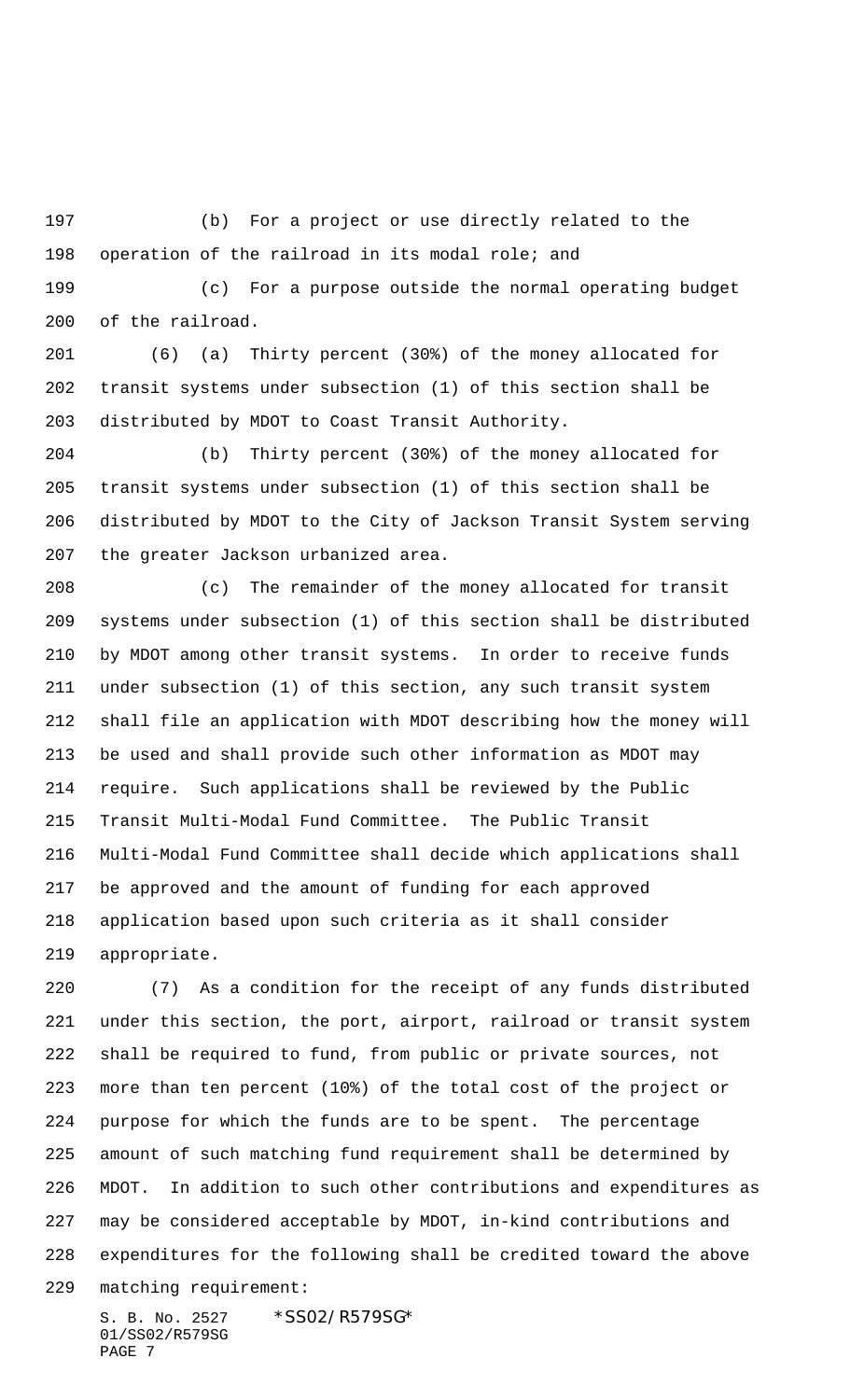(a) Pre-construction studies, planning and design;

(b) Personal property acquisition;

 (c) Real property acquisition, reclamation and related relocation costs;

(d) Professional services; and

(e) Construction.

 (8) In addition to such other expenditures as may be deemed appropriate by MDOT or hereunder, money distributed from the fund may be used to meet federal matching fund requirements and for pre-construction studies, planning and design; personal property acquisition; real property acquisition, reclamation and related 241 relocation costs; professional services; and construction.

 (9) When approving applications under this section, the Port Multi-Modal Fund Committee, the Airport Multi-Modal Fund Committee, the Railroad Multi-Modal Fund Committee, the Public Transit Multi-Modal Fund Committee, MDOT and the Multi-Modal Fund Committee, respectively, are empowered to make commitments for funding for up to three (3) consecutive state fiscal years, subject to the availability of money from the fund.

 SECTION 5. (1) There is hereby created the Joint Legislative Multi-Modal Fund Committee which shall consist of the Chairman of the Senate Appropriations Committee, or his designee; the Chairman of the Senate Highways and Transportation Committee, or his designee; the Chairman of the Senate Ports and Marine Resources Committee, or his designee; the Chairman of the House Appropriations Committee, or his designee; the Chairman of the House Transportation Committee, or his designee; the Chairman of the House Conservation and Water Resources Committee, or his designee; one (1) member of the Senate to be appointed by the Lieutenant Governor; and one (1) member of the House of Representatives to be appointed by the Speaker of the House. Administration of this act shall be subject to oversight by the Joint Legislative Multi-Modal Fund Committee.